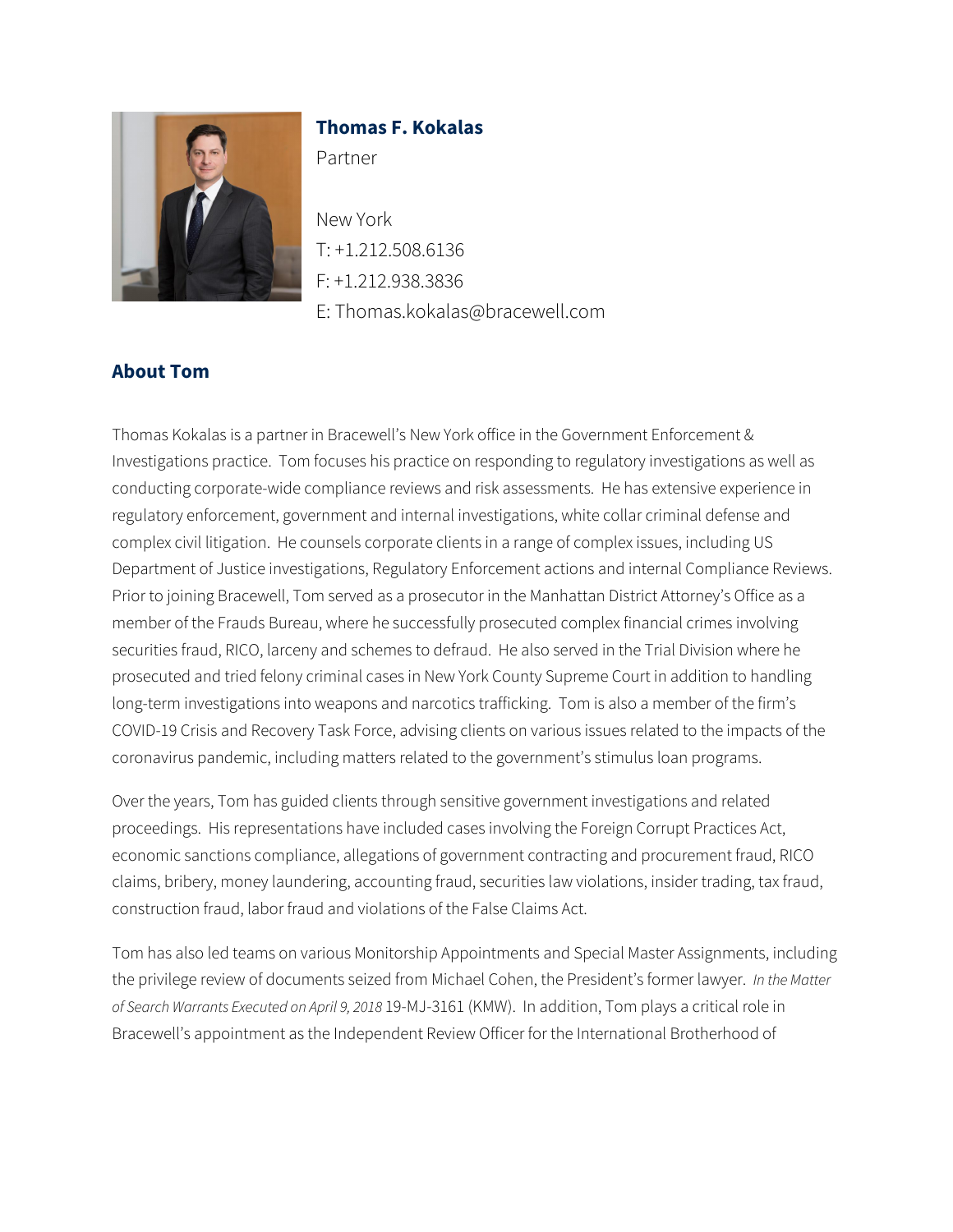Teamsters Union (IBT).

In his civil practice, Tom has represented clients in a wide array of complex commercial cases in federal and state courts and various forms of arbitration forums. Many of those matters involved high dollar disputes involving many of the most pressing issues businesses face today involving securities fraud, civil RICO actions, civil tax fraud and commercial disputes. Clients have included large multi-national corporations, officers of public companies and limited partnerships.

#### **Recent Notable Matters**

*CARES Act Loan Programs —* advising lenders and borrowers on documenting and other aspects of the loan programs offered under the US Coronavirus Aid, Relief, and Economic Security Act (CARES Act)

*Special Master Assignment —* Conducted the privilege review of documents seized from Donald Trump's lawyer Michael Cohen. Led by the Hon. Barbara S. Jones (Ret.), worked with a small team of Bracewell partners that quickly and securely reviewed physical documents inside a Sensitive Compartmented Information Facility ("SCIF") to ensure necessary security of information.

*Independent Review Officer —* Independent monitor over the International Brotherhood of Teamsters (IBT), the largest union in the world of 1.5 million members to exercise disciplinary authority over the IBT relating to internal corruption charges, disciplinary decisions and reviews trusteeships imposed by the IBT over local unions, in addition to other investigative responsibilities.

*Archdiocese of New York —* Part of the team to conduct an independent compliance assessment of the organization's policies and procedures and conduct related internal reviews.

*Global Transportation Company —* Conducted a world-wide Foreign Corrupt Practices Act compliance review and presented findings and recommendations to the company's Board of Directors.

*Pharmaceutical Company —* Represented multi-national pharmaceutical company in a complex commercial dispute at an International Chamber of Commerce (ICC) Arbitration.

*Energy Company —* Conducted internal investigation and responded to numerous regulatory inquires related to improperly installed gas equipment across a number of different locations.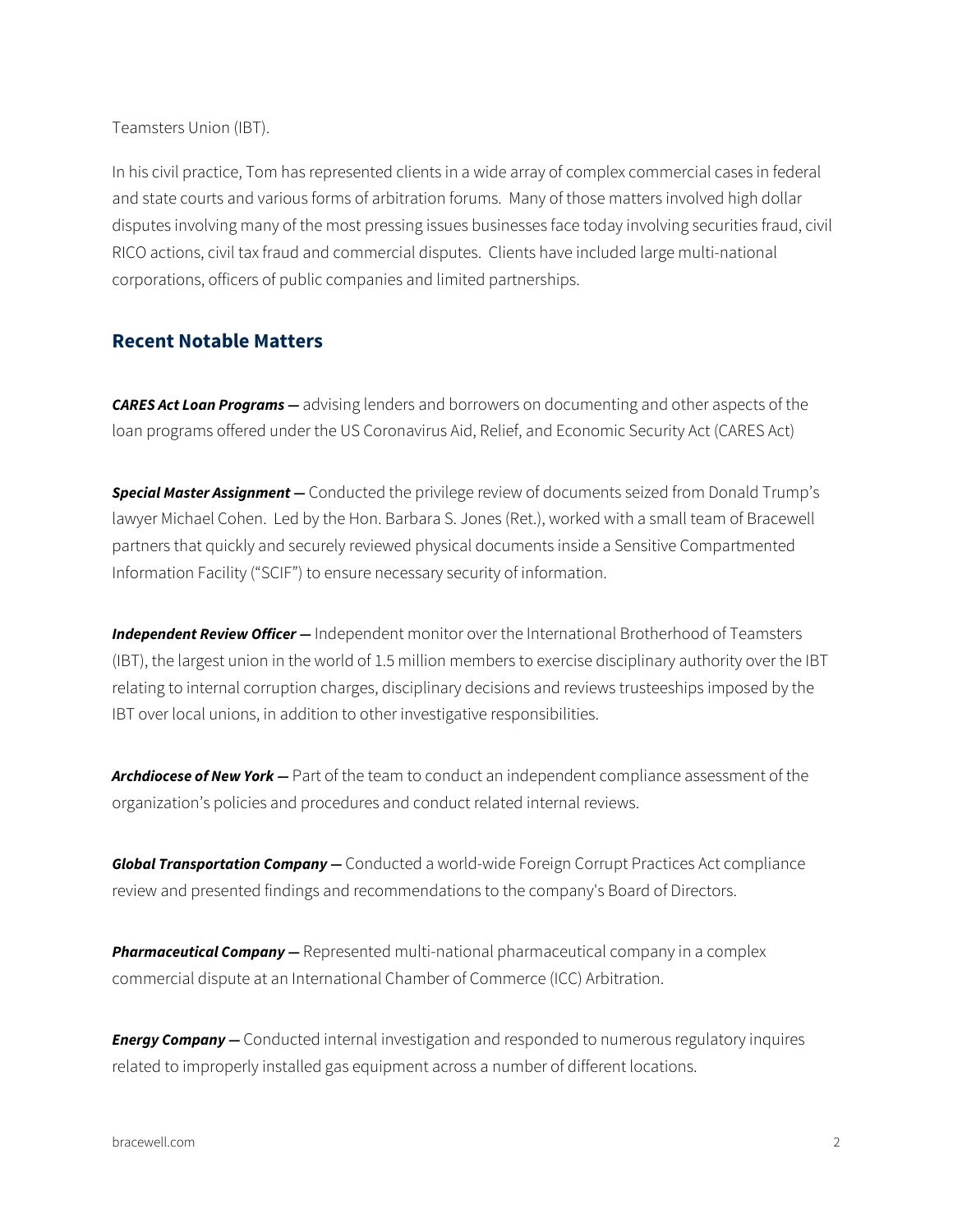**Insurance Company** – Represented one of the world's largest insurance companies in a coverage dispute arbitration before the American Arbitration Association (AAA) involving tax and accounting fraud claims.

**Utility company —** represented a multi-national utility under investigation by both the New York State Attorney General and the Governor's Moreland Commission regarding alleged misrepresentations concerning storm preparation and response to Hurricane Sandy and other recent storms

*Contracting firm —* retained as ethics and compliance counsel to conduct a compliance risk assessment and implement a corporate-wide compliance program

*Multinational construction company —* represented a corporation in a multi-year fraud investigation conducted by the Manhattan District Attorney

*Global manufacturing company —* conducted an internal investigation on behalf of a public company related to accounting and procurement fraud while managing a parallel investigation by the SEC

*Global transportation company —* conducted a world-wide Foreign Corrupt Practices Act compliance review and presented findings and recommendations to the company's Board of Directors

*International aviation company —* represented company in connection with a criminal antitrust investigation by the DOJ

*Global construction firm —* defended a company in an investigation conducted by the U.S. Attorney for the Eastern District of New York into allegations of M/WBE contracting fraud and bribery for work done at the World Trade Center

*International tobacco company —* nationwide antitrust litigation and related criminal charges resulting in dismissal of the indictment

*Major international shipping and design firm —* defended company in connection with a False Claim Act investigation by the DOJ